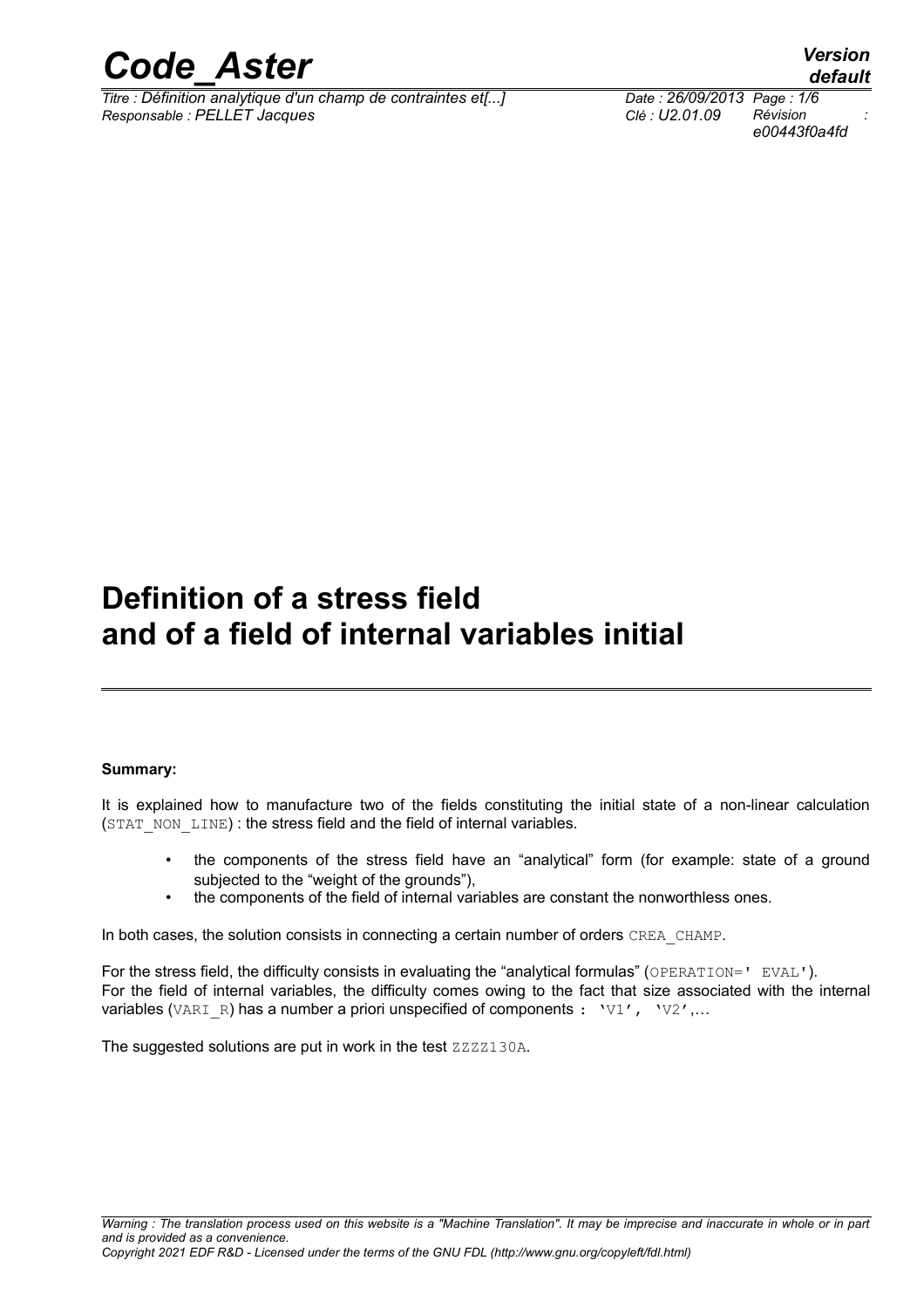*Titre : Définition analytique d'un champ de contraintes et[...] Date : 26/09/2013 Page : 2/6 Responsable : PELLET Jacques Clé : U2.01.09 Révision :*

*e00443f0a4fd*

*default*

## **1 Definition of the analytical stress field**

It is supposed that the model contains finite elements of continuous medium (MODELISATION=' 3D'). It is wanted that in each point of Gauss, the components of the constraints have the following expressions:

 $SIZZ = RHO*G*Z$  $SIXX = SIYY = KP*SIZZ$ 

where:

- RHO : density
- G : acceleration of gravity
- Z : 3rd coordinate of space
- KP : coefficient of "pushed" of the grounds

The suggested solution consists with:

- 1) to define three functions "formulas" corresponding to SIXX, SIYY and SIZZ,
- 2) to constitute a field whose components are the preceding functions,
- 3) to evaluate the formulas of the field by providing him the field of geometry necessary to their evaluation.

### **1.1 Stage 1: to define the formulas**

```
RHO=1000.
\texttt{G=10} .
KP=3.
SIZZ = FORMULA (REEL= """ (REAL: Z) = RHO*G*Z """)<br>
STYZ = FORMIIA (REEL= """ (REAL: Z) = KP*SIZZ (Z) """)
SIXX = FORMULA (REEL= """ (REAL: Z) = KP*SIZZ (Z) """)<br>SIVY = FORMULA (REEL= """ (REAL: Z) = KP*SIZZ (Z) """)
SIYY = FORMULA (REEL = """" (REAL: Z) = KP*SIZE (Z)
```
### **1.2 Stage 2: to create the field of formulas SIG1**

```
SIG1=CRÉA CHAMP (OPERATION=' AFFE', TYPE CHAM=' ELGA NEUT F',
                 MODELE=MO, PROL_ZERO=' OUI',
     AFFE= F (ALL = 'YES', NOM \overline{MP} = ('X1', 'X2', 'X3',),
                             VALE F = (SIXX, SYY, SIZZ,)))
```
#### **Remarks**

- *the field SIG1 that one creates is one cham\_elem at the points of Gauss ( ELGA ),*
- *the only fields being able to have components of the type "functions" are the fields of the size NEUT\_F . It will thus have to be remembered that the component 'X1' of SIG1 is actually 'SIXX' , etc…,*
- *the keyword PROL\_ZERO=' OUI' is obligatory because for all the types of element, them cham\_elem\_NEUT\_R currently 6 components have: 'X1' , 'X2' ,…, 'X6' . It is thus necessary to agree "to prolong" by zero the field out of the 3 nonaffected components. The prolongation by "zero" for a field whose components are texts (names of the functions) consists in assigning the chain" "to each component absent from the field. Attention thus, it does not act of a worthless function. One can note it while using INFO=2 to print the field SIG1 .*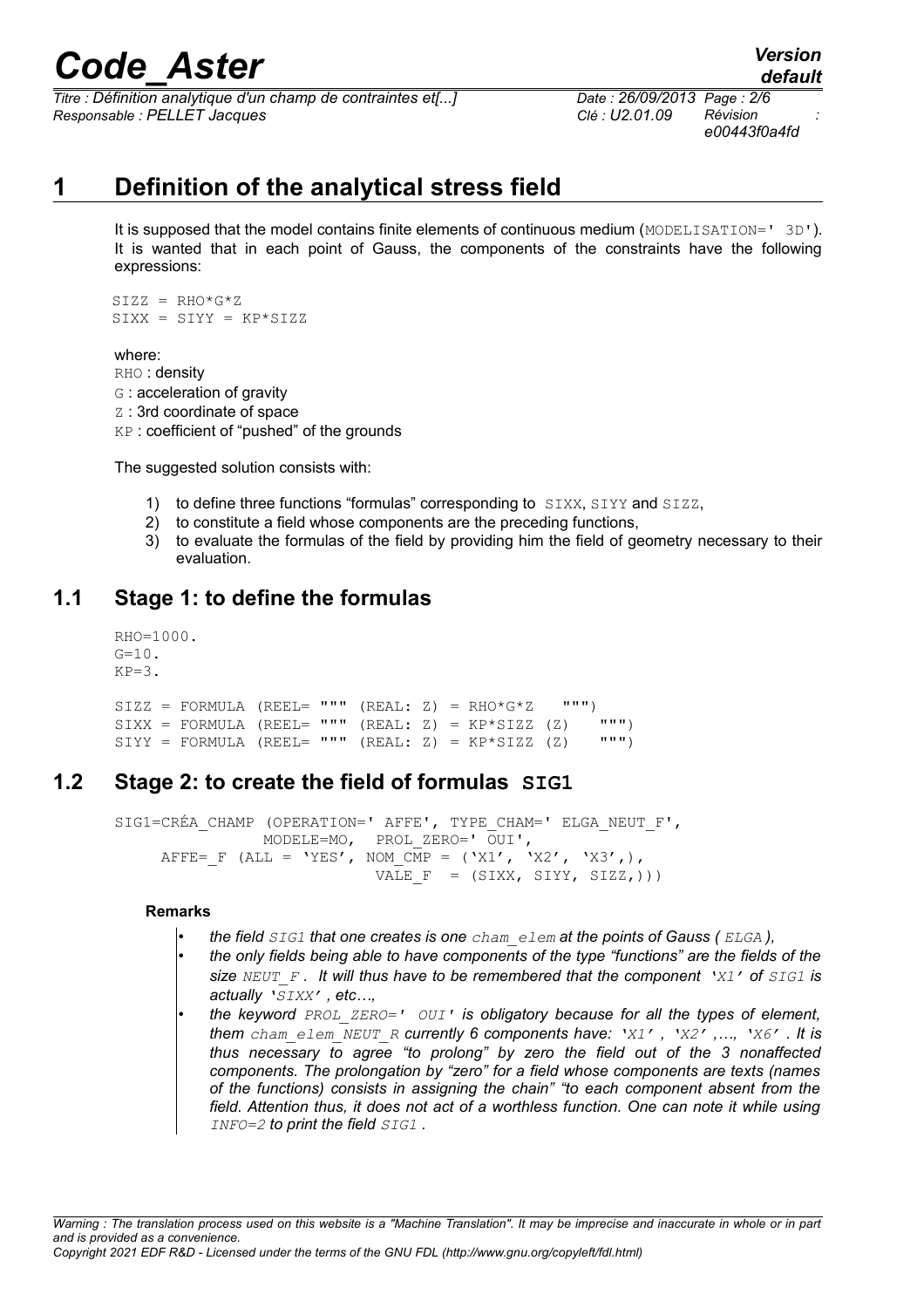*Titre : Définition analytique d'un champ de contraintes et[...] Date : 26/09/2013 Page : 3/6 Responsable : PELLET Jacques Clé : U2.01.09 Révision :*

*e00443f0a4fd*

## **1.3 Stage 3: to evaluate the formulas of the field SIG1**

The field SIG1 is a field known at the points of Gauss of the elements of the model. In each point, one will want to evaluate the functions SIXX, SIYY and SIZZ. For that, it is necessary to have the values of all the variables appearing in the functions (here  $Z$ ). These variables must be known on the same points as the field of functions. It is thus necessary to have a field containing the geometry of the points of Gauss (cham elem GEOM R / ELGA).

This field of geometry of the points of Gauss (CHXG) is obtained starting from the grid (MY) by the 2 following orders:

CHXN=CRÉA\_CHAMP (OPERATION=' EXTR', TYPE\_CHAM=' NOEU\_GEOM\_R', NOM\_CHAM=' GEOMETRIE', MAILLAGE=MA) CHXG=CRÉA\_CHAMP (OPERATION=' DISC', TYPE\_CHAM=' ELGA\_GEOM\_R',

 MODELE=MO, CHAM\_GD=CHXN The first order extracts the field from geometry (with the nodes) of the grid. The second transforms the

field of geometry to the nodes into a field of geometry at the points of Gauss by using the functions of form of the finite elements of the model.

One can then evaluate the functions thanks to the operator CREA\_CHAMP / OPERATION=' EVAL' :

SIG2=CRÉA CHAMP (OPERATION=' EVAL', TYPE CHAM=' ELGA NEUT R', MODELE=MO, CHAM F=SIG1, CHAM PARA=  $(CHXG, )$  )

The field (SIG2) obtained by evaluation of a field of the size NEUT F is a field of the size NEUT R whose components have the same names as the components of  $NEUT_F : 'X1', 'X2', ..., 'X6'.$ 

#### **Caution:**

*Components 'X4' , 'X5' , 'X6' (actually they are indefinite contain the largest possible reality), because they correspond to a non-existent function.* 

It still remains to change the size of the field  $SIG2$  (NEUT  $R - > SIEF$  R) to finish the manufacturing of our analytical stress field:

```
SIGINI=CRÉA_CHAMP (OPERATION=' ASSE', TYPE_CHAM=' ELGA_SIEF_R',
      MODELE=MO, PROL_ZERO=' OUI',
\texttt{ASSE}=\texttt{F} (ALL = 'YES', CHAM_GD = SIG2,
NOM CMP = ('X1', 'X2', 'X3',),NOM CMP RESU = ('SIXX', 'SIYY', 'SIZZ',)))
```
**Note:**

- *only components 'X1' , 'X2' and 'X3' field SIG2 are recopied in this operation to give the components 'SIXX' , 'SIYY' , 'SIZZ' field SIGINI . This stress field must also contain the components related to shearings ( 'SIXY' , 'SIYZ' , 'SIXZ' ). To obtain them (with a zero value), it is necessary to use the prolongation by zero ( PROL\_ZERO=' OUI' ),*
- *handling made to obtain the worthless components of shearing, would have been simpler if there were explicitly affected on these 3 components a worthless function. One would not have had "to play" with the prolongations. But one would have profited from coincidence that the sizes SIEF\_R and NEUT\_R have all the two 6 components for cham\_elem ( ELGA ) on the elements of the model.*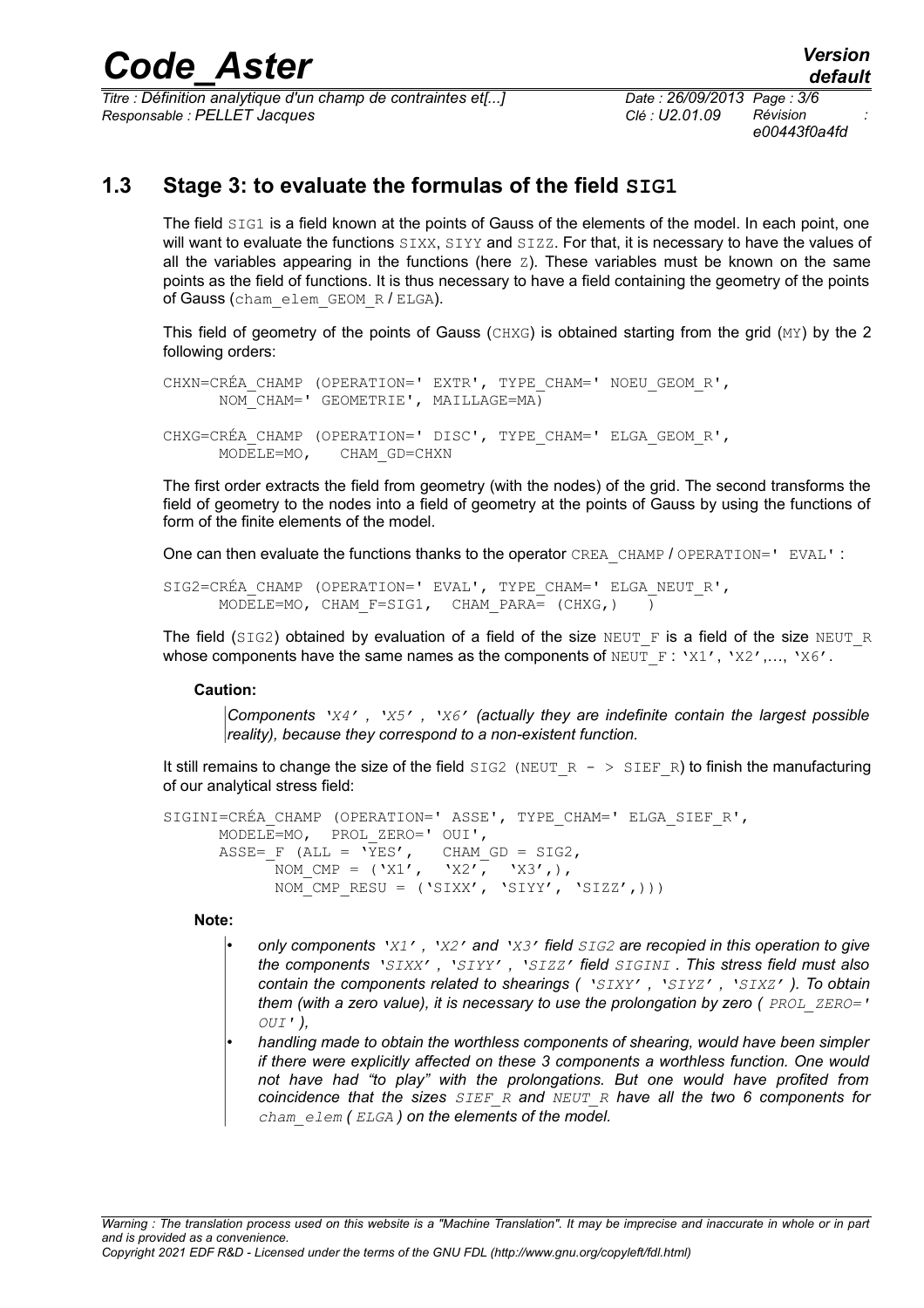*Titre : Définition analytique d'un champ de contraintes et[...] Date : 26/09/2013 Page : 4/6 Responsable : PELLET Jacques Clé : U2.01.09 Révision :*

## **2 Definition of the field of internal variables not no one**

### **2.1 Problem**

One wants to create a field of initial internal variables for the order STAT\_NON\_LINE. This field should not be null everywhere. More precisely, one wants:

```
STAT_NON_LINE:
        COMPORTEMENT= (_F (GROUP_MA=' MASSIF', RELATION = 'CJS'),
                    F (GROUP MA=<sup>T</sup> BETON', RELATION = 'ENDO LOCAL'),),
for the relation of behavior 'CJS' (16 internal variables), one wants to affect:
          V1 = 1.0 and V9 = 9.0for the relation of behavior 'ENDO LOCAL' (2 internal variables), one wants to affect:
```

```
V2 = 2.0
```
## **2.2 1st method**

The operator to be used is CREA\_CHAMP/OPERATION=' AFFE'. It makes it possible to affect (by mesh or GROUP MA) the values which one wishes. The difficulty comes owing to the fact that size associated with the internal variables (VARI  $R$ ) is different from the different one: one does not know a priori which are its components. Moreover the name of its components translates this ignorance: 'V1', 'V2',…

According to the behavior which the user will choose in STAT NON LINE, the number of internal variables changes. In our example, the behavior 'CJS' require 16 variables whereas 'ENDO LOCAL' uses only 2 of them.

The operation of assignment is done in the following way:

```
 VAIN1=CRÉA_CHAMP (OPERATION=' AFFE', TYPE_CHAM=' ELGA_VARI_R',
              MODELE=MO, PROL_ZERO=' OUI',
              AFFE= (
               F (GROUP_MA= 'CONCRETE', NOM CMP= 'V2', VALE = 2.),
               F (GROUPM =MASSIVE',
                     NOM_\overline{\text{C}}\text{MP}= ('V1', 'V9', 'V16',),
                     \text{VAL} = (1. , 9. , 0. , ))) )
```
#### **Important remarks:**

- *The keyword PROL\_ZERO=' OUI' allows to affect only the nonworthless components. But as the order is not aware amongst internal variables ranges by the meshs, it is based on the affected number highest.* 
	- *In the example above, on the group ' MASSIF' , it is important to affect 'V16' (here to 0.) so that the field has 16 components.*
- *It is mportant for the non-linear calculation which will follow that the field of internal variables is coherent with the behaviors which one will choose. I*
- *Here, it is necessary that the meshs of the group 'CONCRETE' 2 internal variables (and only 2) and those of the group have 'MASSIVE' in 16 have.*

#### **Caution:**

*If the model comprises other types of behavior (for which one does not wish to initialize the field with nonworthless values), it is also necessary to affect zero values explicitly to them. This disadvantage (to have to know ALL the behaviors used and their number of internal variables) can be raised below with the 2nd method (but it is more complicated).*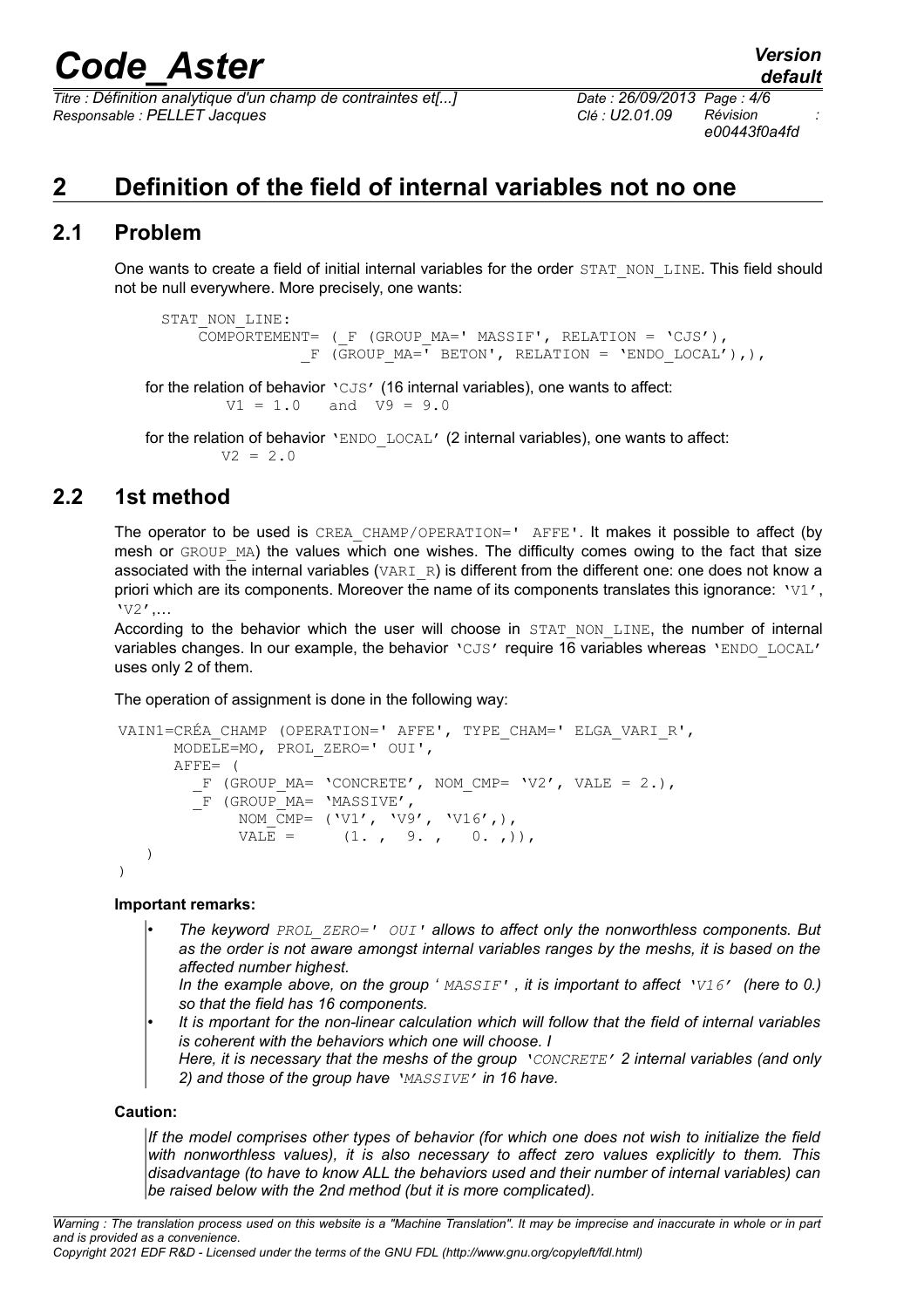*Titre : Définition analytique d'un champ de contraintes et[...] Date : 26/09/2013 Page : 5/6 Responsable : PELLET Jacques Clé : U2.01.09 Révision :*

*e00443f0a4fd*

### **2.3 2nd method**

This method (more complicated) makes it possible to affect explicitly only the meshs which have nonworthless components.

The problem is to obtain a field containing a good amount of internal variables for each mesh according to the behavior which will be affected for him in STAT\_NON\_LINE. To solve this problem, one will carry out a fictitious non-linear calculation (with the real behaviors). The field of internal variables product will be then a "model" good of field.

One will thus make:

- 1) fictitious non-linear calculation => UBID
- 2) extraction of the field of internal variables (VBID) result UBID
- 3) assignment of the nonworthless values in the field VAIN2
- 4) zero setting of VBID + overload of the values of VAIN2 to produce the result VAIN22

#### **2.3.1 Fictitious non-linear calculation**

```
BETON=DEFI MATERIAU (ELAS= F (E = 20000. , NAKED = 0.),
                ECRO LINE= F ( SY = 6. , D SIGM EPSI = -10000.) )
MASSIF=DEFI_MATERIAU ( ELAS=_F ( E = 35.E3, NAKED = 0.15),
\texttt{CJS}=\texttt{F} ( \texttt{BETA\_CJS} = -0.55, \texttt{GAMMA\_CJS} = 0.82, \texttt{PA} = -100.0,
                  RM = 0,289, N CJS = 0.6, KP = 25.5E3, RC = 0,265, A CJS =
0.25,)CHMAT=AFFE_MATERIAU ( MAILLAGE=MA, AFFE= (
        F (GROUP MA = 'MASSIVE', MATER = MASSIVE),
       \overline{F} (GROUP MA = 'CONCRETE', MATER = CONCRETE),))
TEMPS1=DEFI LISTE REEL ( VALE= (0. , 1.) )CHAR_U1=AFFE_CHAR_MECA (MODELE=MO,
         DDL<sup>-</sup>IMPO= F (NODE = ('N1', 'N2', 'N3',), DX=0., DY=0., DZ=0.) )
UBID=STAT_NON_LINE (MODELE=MO, CHAM_MATER=CHMAT,
       EXCIT= F (LOAD = CHAR U1,),COMPORTEMENT= (\_F \text{ (GROUP MA='} \text{MASSET'}, \text{ RELATION} = 'CJS'),
                       \overline{F} (GROUP MA=' BETON', RELATION = 'ENDO LOCAL'),),
       NEWTON= F ( MATRIX = 'ELASTIC'),
       CONVERGENCE= F (STOP = 'NOT', # to continue without convergence
                 ITER GLOB MAXI = 1, ITER INTE MAXI = 1),
      INCREMENT= F (LIST INST = TEMPS1),
 )
```